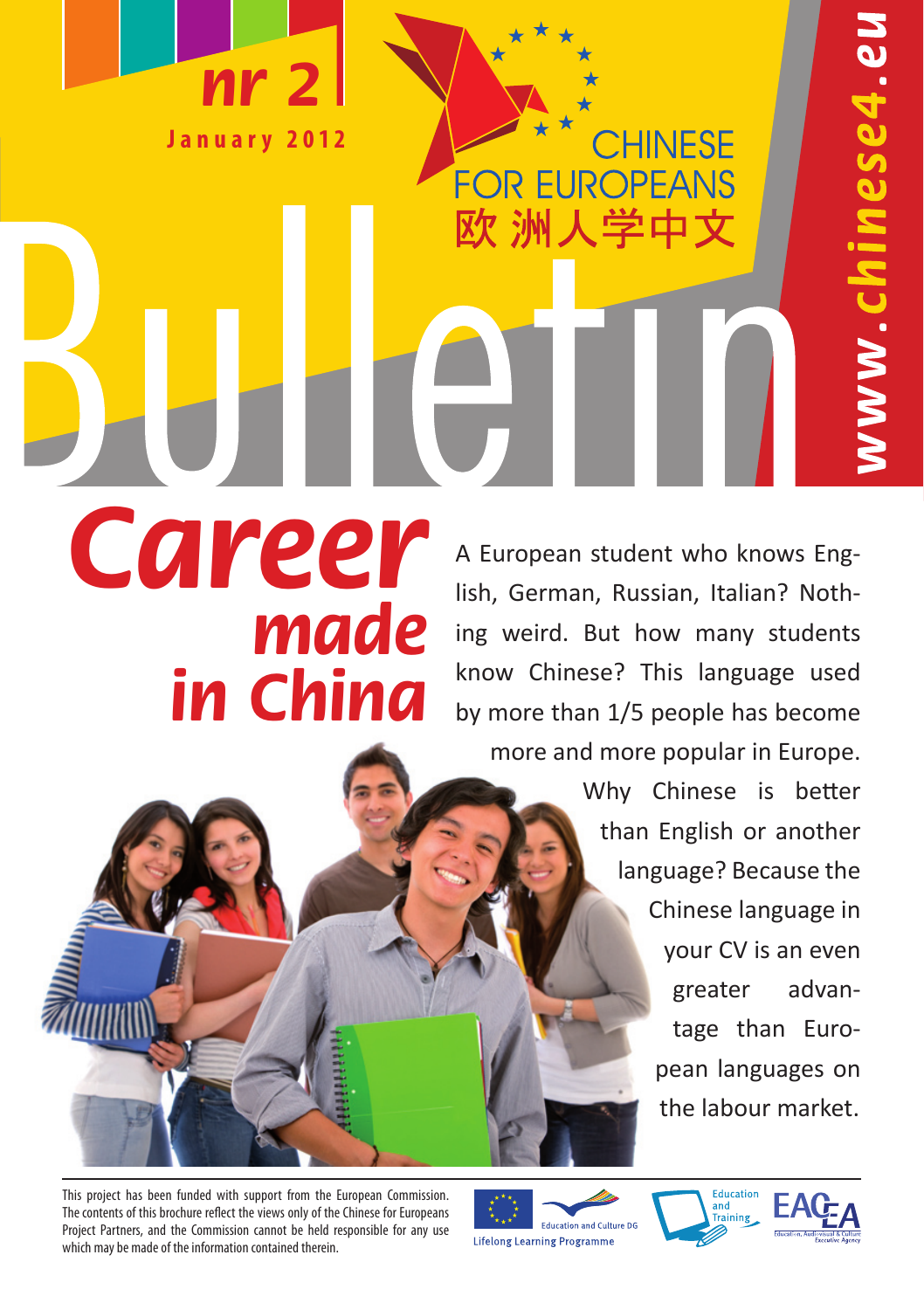

Although the Chinese economy is developing very fast, Europeans still do not see this country as a place to start their career. China continues to be associated with cheap shoes and kung-fu movies. The truth is China is currently undergoing a rapid transformation from an agricultural country, controlled by state, to a country developed by industry which built their power on knowledge and innovation. China spends almost 3 percent of GDP on research and development, which is five times as much as Polish expenses spent therein in relation to national income. China has also many elite universities with their very advanced technology, accompanied by rapidly conquering industries. This makes the country become the centre of the world in all dimensions – economic, financial and geopolitical.

More young Europeans should spend some time in China; in the first place, to study there, and later to work there too. This can help in the personal development of every European. Whether we like it or not, China will play a decisive role in the world in the twenty-first century.

There are various possibilities to take a trip to China. Costs depend of course on the region we choose, how long we would like to learn and, last but not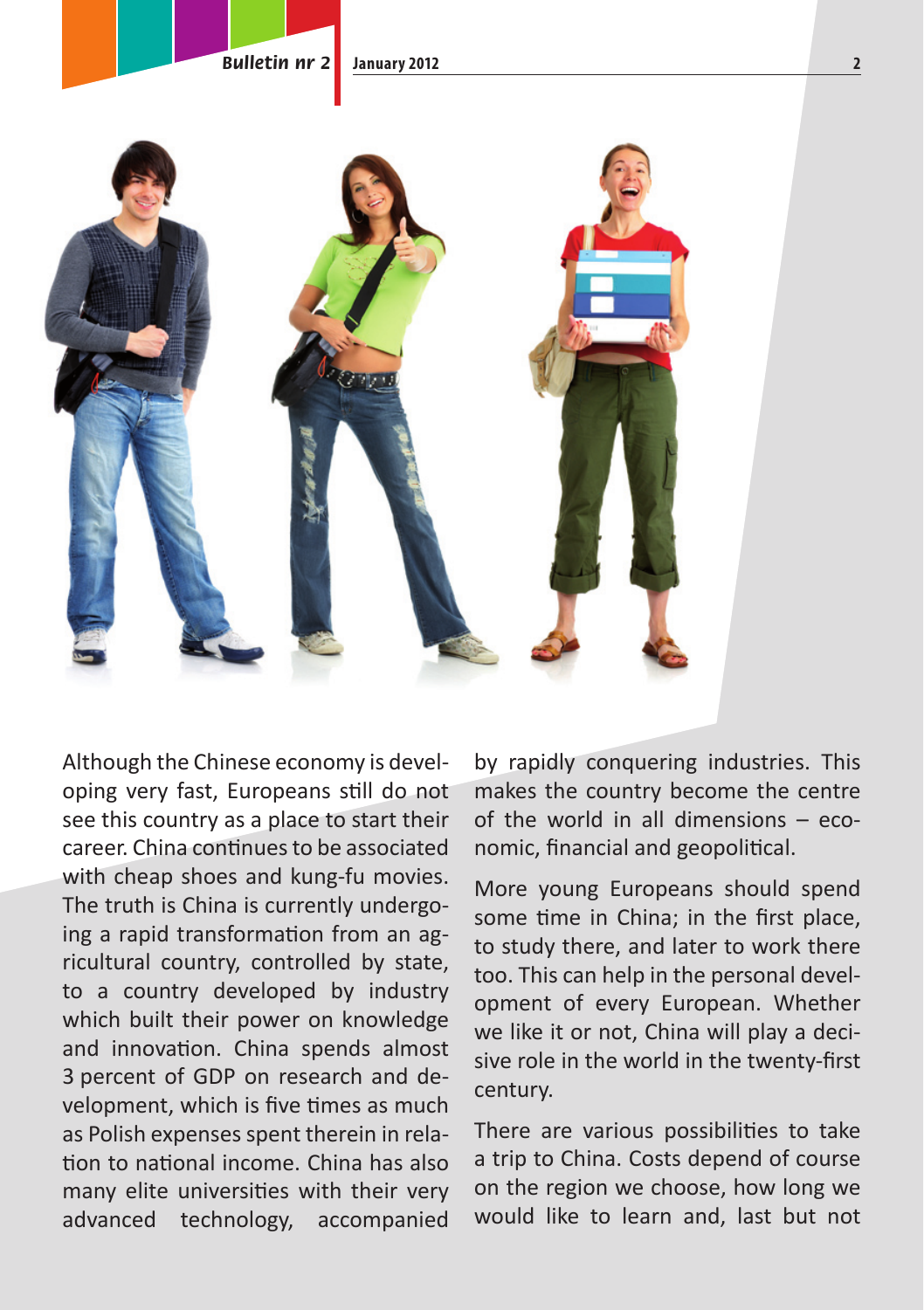## 欧 洲人学中文

least, what we decide to spend our money on, what standard of living we choose while we are staying there, just like in any other country. From the European point of view, the easiest way to go to China is to study the Chinese language, history and culture of China. Many students enjoy scholarships prepared especially for them.

China is not only waiting for students who would like to start studying Chinese language. Many European universities have agreements with Chinese universities resulting in the exchange of students. There are also government grants that are managed by the Academic Recognition and International Exchange. Some of the most interesting exchange programs include: "China Discovery" and an international student organization AIESEC. Europeans should remember that a trip to China is an opportunity to complete the business practices in management, administration or marketing.

Do Europeans in the Far East have to come to terms with some disadvantages? Surely they must be aware of cultural differences because we cannot in any way compare European situation to the large Asian cities or villages. It is a country of unusual contrasts. The character of the Chinese metropolis itself is complicated as well. It is not just a bigger city comparable to European cities. When it comes to the social media, it is heavily regulated by the Chinese authorities who do not allow their citizens, for example, to surf on *Facebook* and *YouTube*. A European will find it unusual. On the other hand. the weaknesses of the political system are compensated for with the friendliness of people. You may expect that the Chinese people, although not as open as Europeans, turn out to be very helpful even to strangers.

Today in the labour market premium for the knowledge of the language, the chance to find a job is almost 10 percent greater. And as the time goes by it will grow even much more. The same situation may be with studying at good universities in China because the contacts made during their stay at the university may lead to further business cooperation. Before many young Europeans draw an interesting business career in China, they need to have a bit of fantasy and of course know a bit of Eastern culture and their habits.